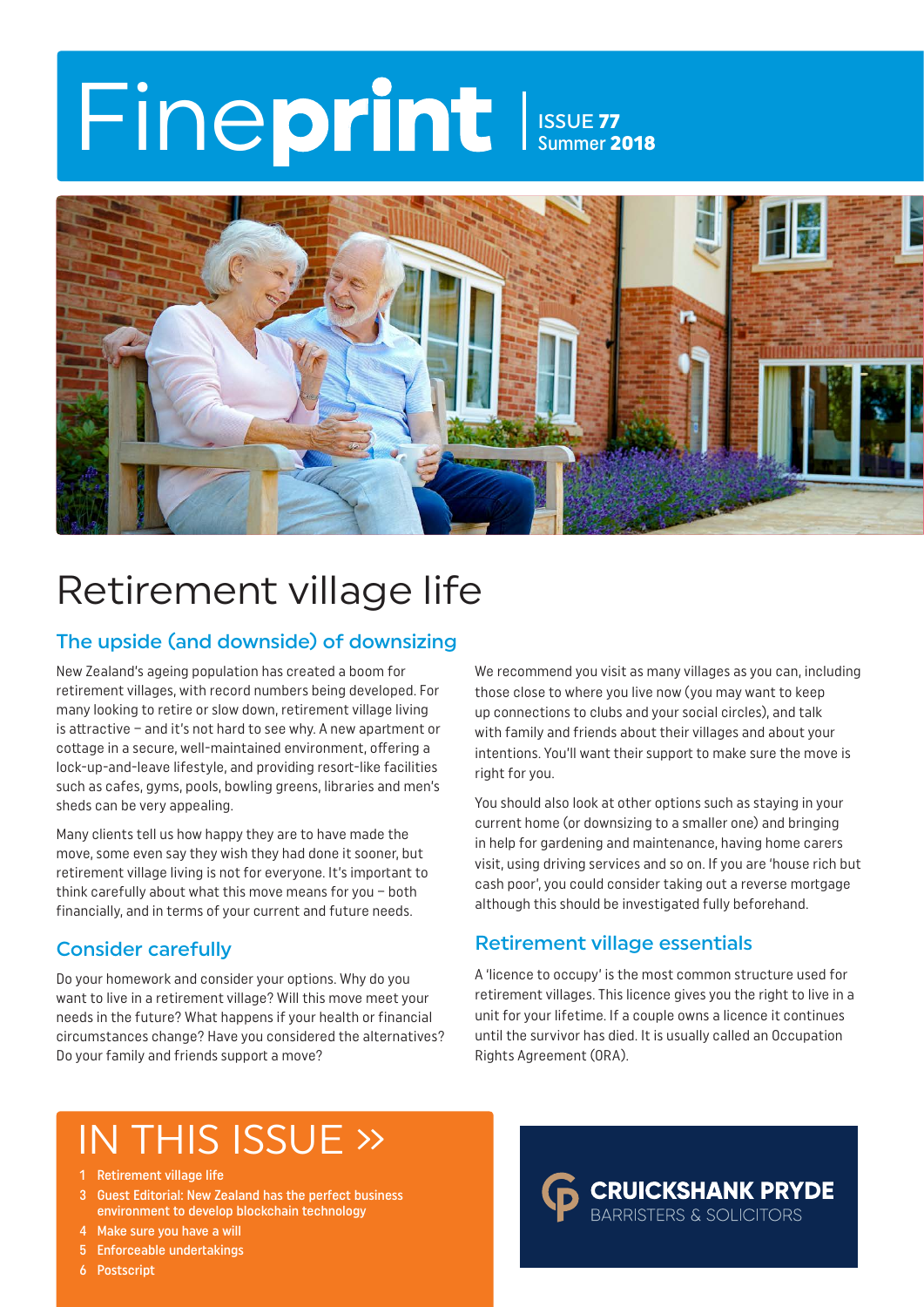As residents, you won't actually own the unit and are unable to sell or lease it (including renting it out as an Airbnb property). When you purchase a license to occupy you will sign an application and pay a deposit. You must be provided with a package of the documents (including the ORA and a disclosure statement) setting out your rights and obligations. It explains the financial implications of the purchase, provides details of development plans, village rules, policies, shared facilities and much more.

You should read all this material, and then bring it in to us. The legislation requires us to complete a formal certificate to confirm that we have explained the nature and effect of these documents to you and that you understand them before you sign.

It's worthwhile remembering that you do not own any part of the village land or the buildings so you don't usually benefit from any capital gain or carry any capital loss (although some ORA documents do have different provisions).

### The cost of retirement

It is standard practice for the village to deduct a 'deferred management fee' which covers the cost of operating and maintaining the village. It usually ranges from 20%–30% of the ORA purchase price. It is accumulated over the first two to five years that you occupy your unit, but will not be deducted until your unit has been sold to a new resident. At that time the village will pay you a repayment sum, less any fees you owe to the village, any costs of repair or reinstatement and the deferred maintenance fee. This means that when you leave the retirement village, you will receive a sum significantly less than the price you paid for the right to occupy your unit.

Residents collectively contribute to the village outgoings (such as insurance and rates) through a regular outgoings fee. This fee is usually fixed for the duration of the ORA. However, increases may be linked to annual CPI increases or New Zealand Superannuation, or may be increased on notice from the village.

You will also pay for telephone, power, internet or SKY tv. You will need to consider whether you will be in a position to pay any increasing utilities costs. It may be fine when there are two of you, but may be harder if one of you dies. If you are unable to pay your fees, some villages will let the fees accumulate in their books until you sell – meaning there will be less cash on terminating the ORA, but you can continue living in your unit.

However, there is now some relief in relation to the costs of living in a village. Recent law changes mean that a resident who meets the financial eligibility criteria can request a partial refund of their contribution to their village's rates payment. It's a similar situation as if you owned your home.

### What happens when I move out?

On termination, the deferred management fee and any other outgoings you owe the village will be deducted from your repayment sum. Your monthly or weekly fees are likely to continue until a new resident is found.

Some ORA documents allow the village to charge a percentage of your original purchase price as an 'administration fee' when you terminate. You may also be charged for the village's legal fees for arranging the end of your ORA.

If you move from one unit to another in the same village (or to a new unit in a village owned by the same operator) your ORA may allow the village to charge you a transfer fee.

If your unit is modified to meet your needs, you will usually pay the extra costs. On termination, the alterations may need to be removed, also at your cost.

When you vacate your unit it will be inspected to assess what work needs to be done before it can be offered to a new resident. Although you are not liable for fair wear and tear, you are liable for repairs.

When you terminate, most ORAs record that you cannot receive the repayment sum until an incoming resident pays for the new ORA. This means you or your family may wait months for the cash. Some villages, however, now offer an advance part-repayment so that you can pay a deposit on a new home or to assist your family with costs if you have died.

### Lifestyle village or full-care village?

Is a lifestyle village or a full-care village right for you? The former offers independence but within a secure community – sometimes with access to shared recreational facilities. The latter offers independent living units as well as a rest home and private hospital facilities.

If you are in a lifestyle village and your or your partner's health fails, you may need to move to another village offering more care or to a rest home. It may be that if one partner is moved to a rest home, the other must remain in the unit until it is sold, which will make life more difficult and costly.

Moving from one village to another can be expensive – the deferred management fee is deducted for your unit on termination, so you will have less to spend on a new unit. In addition, a new ORA will start the clock again on another deferred management fee. However, if you move between villages owned by the same operator you can often arrange for a credit of the deferred management fee from your old unit to the new one (so you only pay this once).

Retirement villages are here to stay and are increasingly popular. They can be a great option for many people. However, our advice is to look around and do your homework, make sure your family is aware of your choice and speak to us for advice. We are always happy to help.  $\star$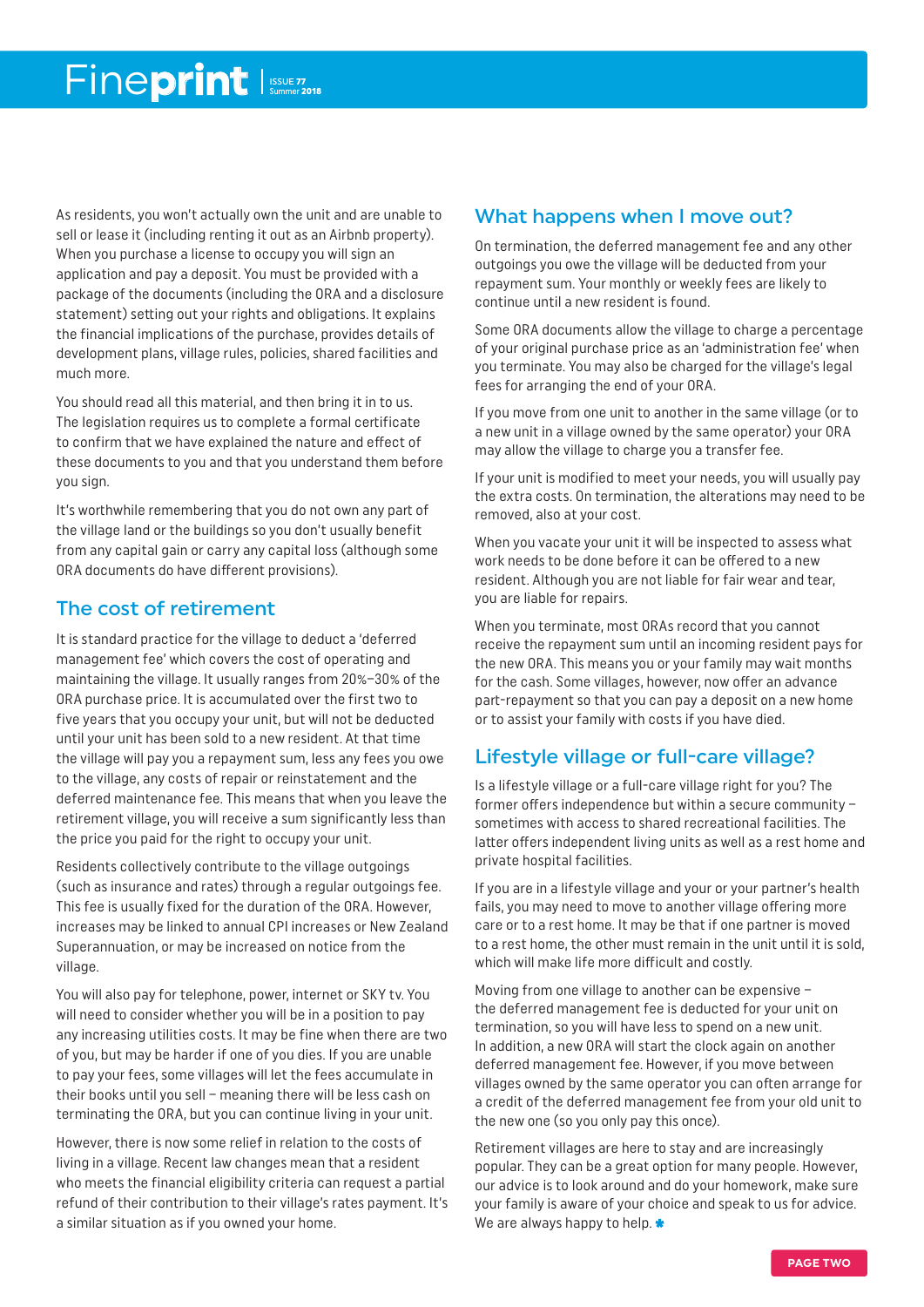

### New Zealand has the perfect business environment to develop blockchain technology

#### **By Reuben Tucker, ANZ Head of Transaction Banking for New Zealand and the Pacific**

While there's been a lot of hype around cryptocurrencies, it's the underlying blockchain technology that has the potential to solve real business problems, particularly here in New Zealand.

Blockchain is a secure and decentralised way of sharing data and transactions. This means that every event and every transaction is time-stamped and stored in digital 'blocks', which become part of a growing chain and a permanent record that cannot be altered or tampered with because it is accessible to all those who can access the ledger.

It's a revolutionary way to do business. With our innovative culture, good skills and businesses that know each other, New Zealand is an ideal petri-dish to develop blockchain technology. A recent panel of blockchain experts also agree.

"New Zealand has all the ingredients a country needs to develop blockchain technology inside its own borders," says Rupert Colchester, IBM New Zealand and Australia's Head of Blockchain.

The comments were made at a panel discussion into how blockchain technology can be applied to solve problems at the local-businesses level.

"The business ecosystems in both Australia and New Zealand are nicely 'packaged', making testing of new technologies like blockchain easier," says Mr Colchester. "A tight business community gives you a real advantage."

"The important step is now developing a strategic approach, which starts with looking at business problems and building an ecosystem of participants and beneficiaries around the solution to these problems."

The panel – part of an event hosted by ANZ and run for businesses in Auckland, Wellington and Christchurch – heard that in New Zealand, and indeed globally, there has been growing interest in cryptocurrency and its underlying technology, blockchain.

It's estimated that by the end of 2020 more than US\$2.1 billion will be spent developing blockchain solutions and blockchain's market value will be US\$3 trillion by 2024.

IDG Connect research shows approximately 13% of senior IT managers have plans to implement blockchain, illustrating the importance of ensuring management and boards understand the implications of this technology.

Two companies leading the innovation in New Zealand are New Zealand Post and Air New Zealand.

Earlier this year New Zealand Post announced it was working with Chinese e-commerce giant Alibaba to use blockchain to improve supply chain transparency and food safety assurances with partners Fonterra and Blackmores.

New Zealand Post Manager Strategy and Strategic Partnerships Dene Green says blockchain is an important tool in supply chain management. "Blockchain is a game changer as it provides trust and security across the supply chain."

"New Zealand's brand is so closely aligned to premium food products, so it makes sense to have greater visibility across the whole supply chain."

For instance, Hui Māori Collective, a group of 11 New Zealand companies, will soon launch on one of China's e-commerce platforms, Tmall Global, due to a partnership with New Zealand Post and AsureQuality. ANZ and Centrality are also involved in providing a blockchain solution for the quality assurance framework. Providing this trust to Chinese consumers will be a compelling point of difference for the Collective.

This type of technology could also become the catalyst for a profound change in the financing model for the production of food and its supply chain. \*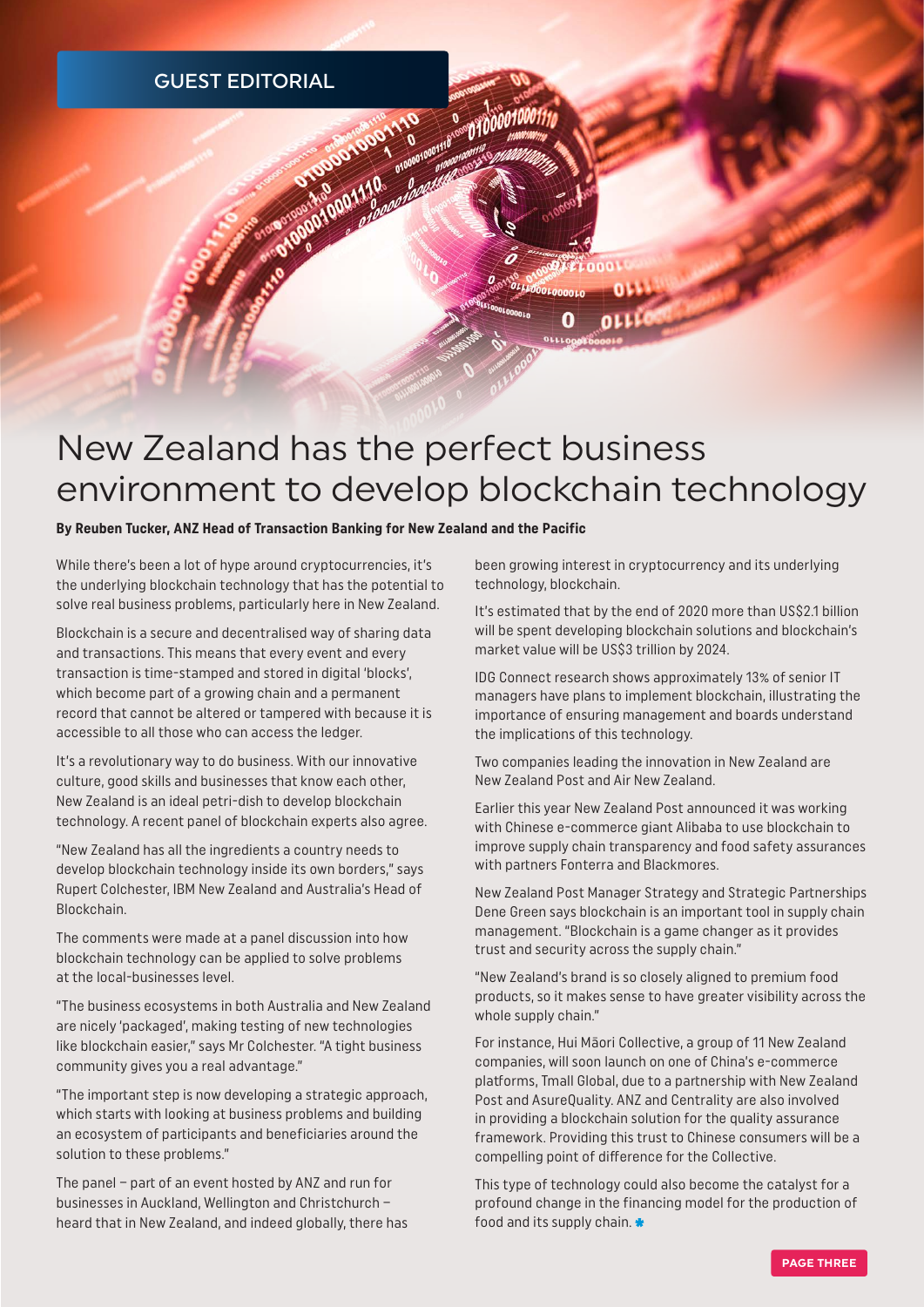Last Will and Testament I hereby declare that this is my last will and testament and that Last Will and testament and<br>Last this is my last will and testament and<br>Last this is my last will and on me either?<br>Last this is my last will and of sound minimum annul all wills and codicils previously made by me elf-<br>hereby declare that this is my last will and of sound me<br>hereby declare that dodicils previously made by me elf-<br>annul all wills and to make this will dange influence ereby declare that this is my viously mand of sound<br>ereby declare that this previously mand of sound<br>nnul all wills and codicils previously influence<br>am of legal age to make this will due influence xpresses my<br>1, the undersigned,

## Make sure you have a will

### Gives comfort to your family

New Zealanders need to find time to sit down and make sure they have a will. We all know this is important but how many of us don't get around to it? Recent research by the Commission for Financial Capability has shown that only 47% of Kiwi adults have a will and the figures are worse for women, Māori and Pasifika. This survey of 2,000 New Zealanders found that only 44% of women have wills compared with 51% of men. These statistics are concerning when you consider the devastating effects that not having a will can have on your family.

### Why should you have a will?

A will is often described as your final letter to your family. We agree with this but would add that your will is a legal document that gives instructions on what you want to happen to your personal assets after your death. Your will can also include matters such as the appointment of guardians for your children, what happens to any family heirlooms, whether you would like to be buried or cremated, or even who you would like to look after your beloved pet. Your will can relieve financial and emotional strain on your family, and help minimise the likelihood of disputes about your estate.

### What do you need to think about before making your will?

Making a will is a relatively straightforward process, if done correctly. Before coming in to see us you will need to think primarily about who you would like to leave your assets to (any property, cash and personal effects) and who you would like to appoint as the executor/s of your will. Your executors administer your estate and are responsible for carrying out your wishes.

When we meet with you we will talk about your assets, any debts and also names of people, and any charities, to whom you want to leave things, as well as any trusts or relationship property agreements you may have.

We will draft your will and get you to check it. After you have confirmed you are happy with it we will arrange for you to sign your will and for it to be witnessed.

It is also important to keep in mind that when you have a change of circumstance such as a relationship breakdown or the death of a close family member, you should review your will as it may need updating. You should always regularly review your will, say, every five years.

### What happens if you die without a will?

If you die without a will, it's called dying 'intestate'. Having no will can create great uncertainty and stress for your family during an already difficult time. It also means that your family has to make a number of difficult decisions, including who will administer your estate.

What is particularly difficult is that your assets will be distributed in accordance with the Administration Act 1969. This may mean that, in some instances, your assets may not go to the person you would have intended them to go. In a standard situation your assets will be split between your spouse/partner and your children; this has the potential to cause a great deal of difficulty, particularly if there is a blended family situation. To compound matters, dying intestate almost always means that your estate may be subject to costly legal bills simply because there is more legal work involved in an intestacy situation.

You should always regularly review your will, say, every five years.

Many Kiwis think that making a will is something that they will deal with later but, in many cases, 'later' never seems to come. The Retirement Commissioner, Diane Maxwell, has commented that ultimately a will is "an act of love, made in advance" and that "in our last moments, we want our thoughts to be peaceful, happy and reflective, and to feel secure that our will has everything sorted for the people we're leaving behind". As far as your family is concerned, it could be the most important paper you ever sign. \*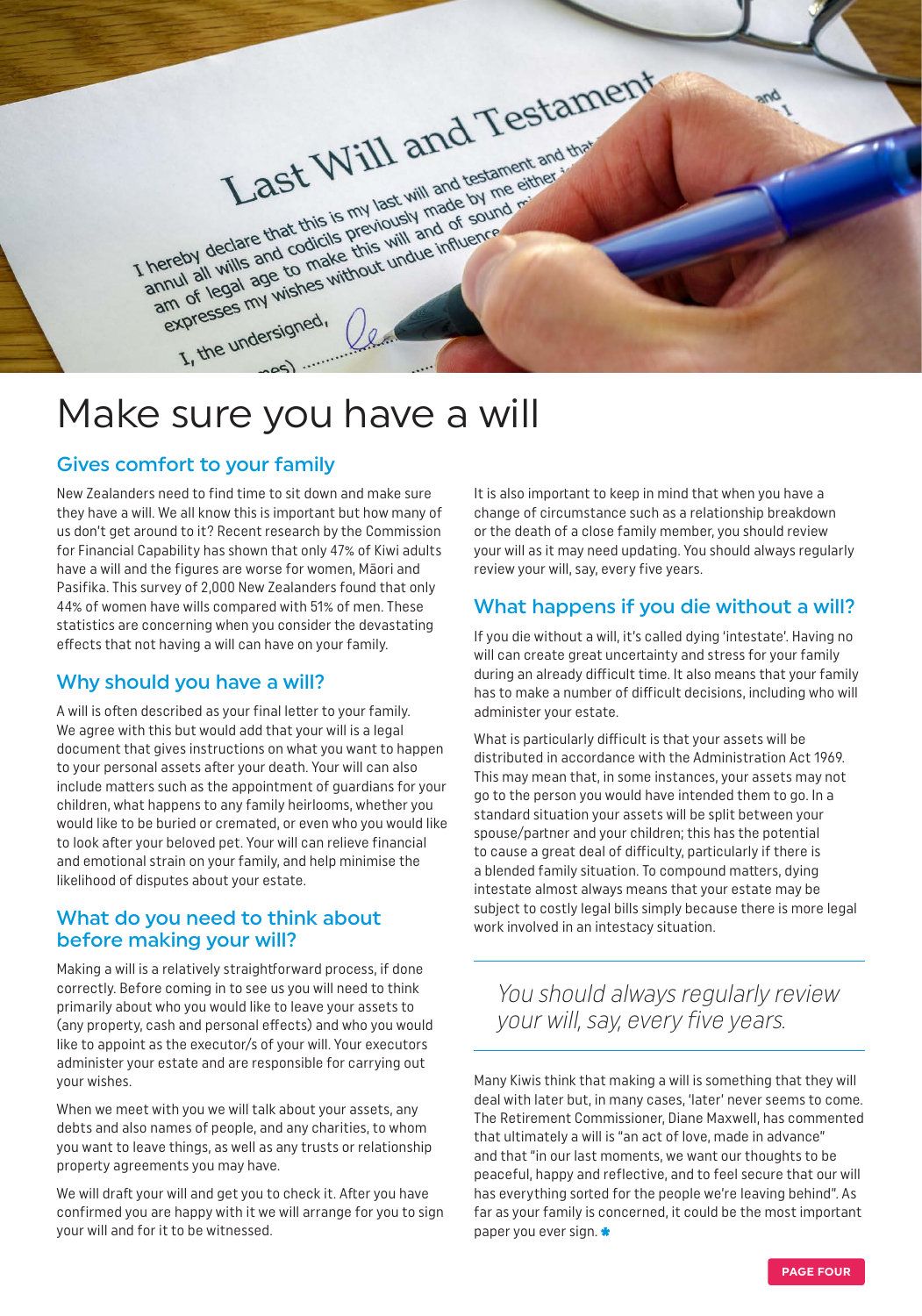# Fineprint

# Enforceable undertakings

### An alternative to prosecution under health and safety legislation

Enforceable undertakings were introduced in the Health and Safety at Work Act 2015 (HSWA) as an alternative to prosecution. An organisation that has breached its health and safety obligations, and is under investigation by WorkSafe, can enter into a binding agreement with WorkSafe to remedy their breaches, rather than going through prosecution and sentencing. In this article we discuss the features of this alternative and the potential benefits of taking this path.

Enforceable undertakings are not an easier or lower cost alternative to prosecution, but there are other benefits to a business.

Firstly, by entering into an enforceable undertaking your organisation can avoid the cost, time and negative publicity associated with prosecution and sentencing, and avoid a significant fine.

Secondly, enforceable undertakings are required to address the breach, provide compensation for the victim and their family, and to also have a wider industry or community benefit. Organisations can ensure that even where a tragic accident has taken place, there can be positive outcomes.

### Common features

Since the HSWA came into force in April 2016, WorkSafe has entered into 21 enforceable undertakings. Common features are for an organisation to:

- **•** Commit to address health and safety issues identified as a result of the breach or subsequent investigation, and to provide health and safety training to its workers to ensure the breach does not recur
- **•** Provide compensation to the victim or their family (usually topping up the victim's ACC to 100% of their lost earnings and paying additional reparations) and, where possible, it commits to future assistance for the victim
- **•** Agree to develop, fund and implement industry-wide initiatives to improve health and safety more generally across their industry. For example, Fletcher Construction was required to establish a health and safety forum with local hire companies, and
- **•** Commit to a community-focused contribution or initiative. Examples include establishing tertiary health and safety scholarships, significant donations to charitable organisations, and public advertising campaigns on health and safety.

WorkSafe will not accept an enforceable undertaking where it does not provide benefits for the organisation, the victim, and the wider industry and community.

### Significant cost to undertake

Given the high costs of enforceable undertakings, an average of \$178,402, enforceable undertakings have proved popular with larger organisations that have the resources to negotiate and implement them (for example, Zespri, Downer and Fletcher Construction). It remains to be seen whether smaller organisations will also embrace enforceable undertakings, and how WorkSafe will take into account the financial and resourcing constraints those smaller organisations will face.

Prosecutions under the HSWA can have very serious consequences for your business, both financially and reputationally. If you are being investigated by WorkSafe, we highly recommend that you talk with us and consider whether an enforceable undertaking is the right path for you.  $\bigstar$ 

**NZ LAW Limited** is an association of independent legal practices with member firms located throughout New Zealand. There are 55 member firms practising in over 70 locations.

NZ LAW member firms have agreed to co-operate together to develop a national working relationship. Membership enables firms to access one another's skills, information and ideas whilst maintaining client confidentiality.

#### **Members of NZ LAW Limited**

Allen Needham & Co Ltd – Morrinsville Argyle Welsh Finnigan – Ashburton Aspiring Law – Wanaka Attewell Clews & Cooper – Whakatane & Rotorua Berry & Co – Oamaru, Queenstown & Invercargill Boyle Mathieson – Henderson Breaden McCardle – Paraparaumu Corcoran French – Christchurch & Kaiapoi Cruickshank Pryde – Invercargill, Queenstown & Gore Cullinane Steele – Levin Daniel Overton & Goulding – Onehunga & Pukekohe DG Law Limited – Panmure Dorrington Poole – Dannevirke Downie Stewart – Dunedin & Balclutha Duncan King Law – Epsom, Auckland Edmonds Judd – Te Awamutu & Otorohanga Edmonds Marshall – Matamata Gawith Burridge – Masterton & Martinborough Gifford Devine – Hastings, Havelock North & Waipawa Gillespie Young Watson – Lower Hutt, Upper Hutt & Wellington Greg Kelly Law Ltd – Wellington Hannan & Seddon – Greymouth Horsley Christie – Wanganui Innes Dean-Tararua Law – Palmerston North & Pahiatua Jackson Reeves – Tauranga James & Wells Intellectual Property – Hamilton, Auckland, Tauranga & Christchurch Johnston Lawrence Limited – Wellington Kaimai Law – Bethlehem Knapps Lawyers – Nelson, Richmond & Motueka Koning Webster – Mt Maunganui Lamb Bain Laubscher – Te Kuiti Law North Limited – Kerikeri Le Pine & Co – Taupo, Turangi & Putaruru Lowndes Jordan – Auckland Mactodd – Queenstown, Wanaka & Cromwell Malley & Co – Christchurch & Hornby Mike Lucas Law Firm – Manurewa Norris Ward McKinnon – Hamilton David O'Neill, Barrister – Hamilton Parry Field Lawyers – Riccarton, Christchurch; Rolleston & Hokitika Price Baker Berridge – Henderson Purnell Lawyers – Thames, Whitianga & Coromandel Rennie Cox – Auckland & Whitianga Rejthar Stuart Law – Tauranga RMY Legal – New Plymouth RSM Law Limited – Timaru & Waimate Sandford & Partners – Rotorua Sheddan Pritchard Law Ltd – Gore Simpson Western – Takapuna & Silverdale Sumpter Moore – Balclutha & Milton Thomson Wilson – Whangarei Wain & Naysmith Limited – Blenheim Welsh McCarthy – Hawera Wilkinson Rodgers – Dunedin Woodward Chrisp – Gisborne